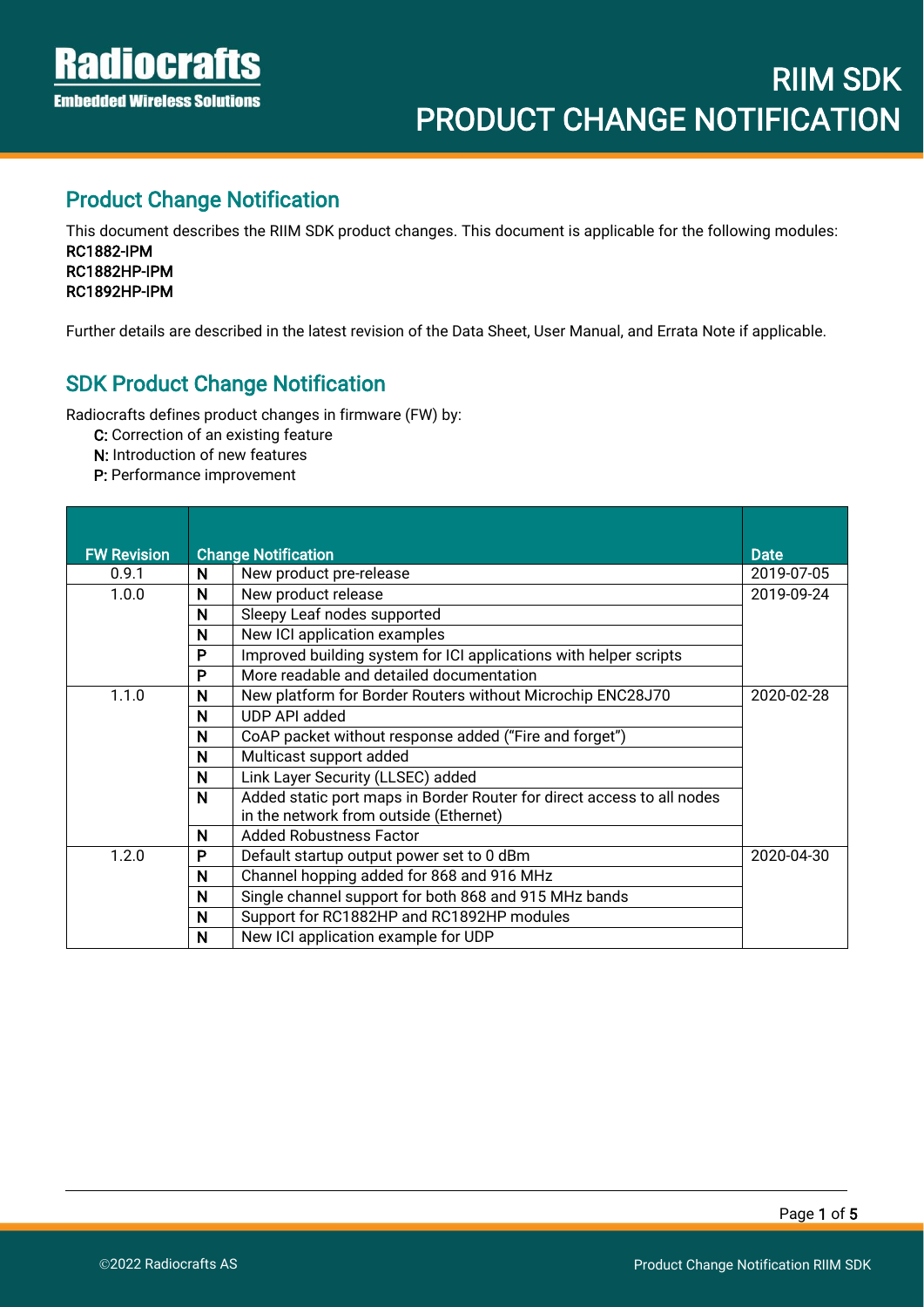**Radiocrafts Embedded Wireless Solutions** 

# RIIM SDK PRODUCT CHANGE NOTIFICATION

| 2.0.0 | P                       | Default output power set to module maximum                        | 2020-01-22 |
|-------|-------------------------|-------------------------------------------------------------------|------------|
|       | P                       | Number of user defined CoAP resources increased from 1 to 5       |            |
|       | N                       | Added SLIP connection                                             |            |
|       | N                       | Added possibility to read input voltage (e.g. Battery)            |            |
|       | P                       | Increased number of GPIO handlers to 9, one for each GPIO         |            |
|       | N                       | <b>Added Adaptive Frequency Agility</b>                           |            |
|       | N                       | <b>Added Listen Before Talk</b>                                   |            |
|       | N                       | Added support for 1-hop multicast                                 |            |
|       | P                       | Easier to use platform update scripts                             |            |
|       | N                       | New ICI application examples:                                     |            |
|       |                         | Redundant Border Router example                                   |            |
|       |                         | Transparent UART example                                          |            |
|       |                         | EEPROM example                                                    |            |
|       |                         | Clock example<br>$\overline{\phantom{a}}$                         |            |
| 3.0.0 | N                       | Added TX/RX pin control on UART for RS485                         | 2021-09-17 |
|       | $\overline{\mathsf{N}}$ | Added new UART reception termination criteria:                    |            |
|       |                         | Intra byte timeout                                                |            |
|       |                         | Total transmission timeout<br>$\bullet$                           |            |
|       |                         | <b>Termination byte</b><br>$\bullet$                              |            |
|       |                         | Use of length byte<br>$\bullet$                                   |            |
|       | N/C                     | Wake on UART / GPIO responds faster in sleeping nodes             |            |
|       | N                       | Reason of last module reset can be queried in ICI application     |            |
|       | $\mathbf C$             | Removed implicit RSSI measurement in links                        |            |
|       | P                       | Reduced power consumption in TSCH sleeping mesh routers from      |            |
|       |                         | minimum 180 uA to minimum 118 uA                                  |            |
|       | P                       | Improved throughput in TSCH mode for data to border router.       |            |
|       | $\mathbf C$             | Updated examples                                                  |            |
|       | N                       | Added possibility to set and get Ethernet MAC address             |            |
|       | N                       | New frequency hopping bands for Vietnam and India                 |            |
|       | N                       | New selectable predefined TSCH settings:                          |            |
|       |                         | Low power                                                         |            |
|       |                         | Balanced<br>$\bullet$                                             |            |
|       |                         | Low latency<br>$\bullet$                                          |            |
|       |                         | High throughput                                                   |            |
|       |                         | Stability and bug fixes                                           |            |
| 3.1.0 | N                       | Microsoft Visual Code integration                                 | 2021-11-12 |
|       | C                       | Faster retransmission of lost packets in TSCH                     |            |
|       | $\mathbf C$             | Fixed issue with corrupt UART buffers when used together with I2C |            |
|       | $\overline{c}$          | UDP unable to send using IPv4 addressing is fixed                 |            |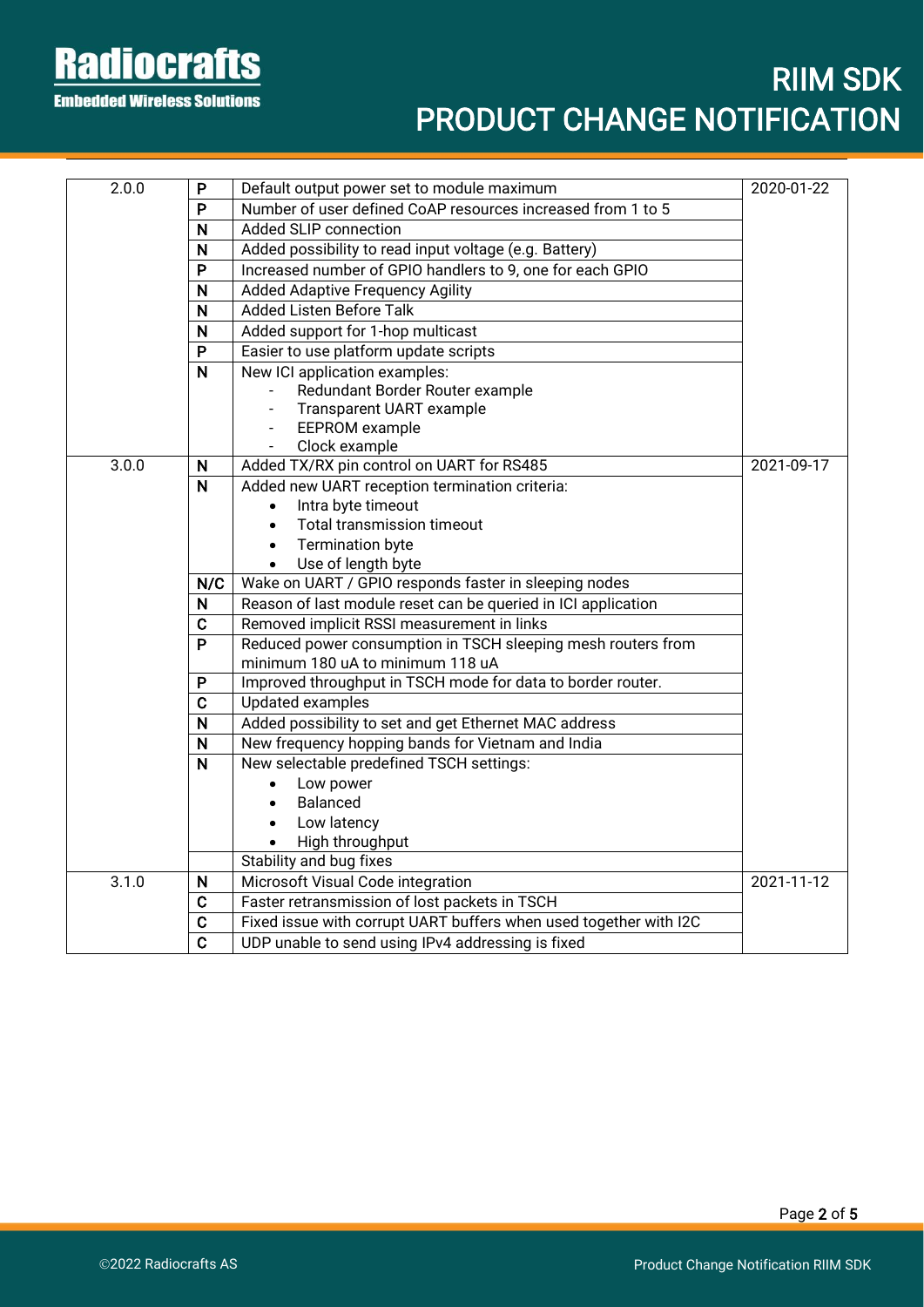**Radiocrafts Embedded Wireless Solutions** 

| 3.2.0 | C   | getNetworkState always returns ONLINE for BR                         | 2022-02-11 |
|-------|-----|----------------------------------------------------------------------|------------|
|       | P   | Multicasts can now be sent continuously without the need for         |            |
|       |     | occasional longer pauses                                             |            |
|       | P   | Network.setMaxBroadcastRate changes EB interval quicker              |            |
|       | C   | Crash when using multicast fixed                                     |            |
|       | N   | Setting PANID to 0xFFFF makes the node attempt to join networks with |            |
|       |     | any other PANID                                                      |            |
|       | N   | TSCH parameters can be set/changed in an active network              |            |
|       | N   | GPIO now has PWM control                                             |            |
|       | C   | UDP port number improvement when using Ethernet and IPv4             |            |
|       | N   | Added 2 new examples in SDK:                                         |            |
|       |     | Auto joining using PANID 0xFFFF                                      |            |
|       |     | CoAP sprinkler example                                               |            |
|       | P/C | Better TSCH timing synchronization between nodes                     |            |

Note! For new orders you may receive older versions subject to stock rotation as old versions already manufactured and on stock will be sold out first. This given that the reason for the new version is non-critical, such as performance upgrade or added functionality. If the change is critical, such as for regulations compliance, an Errata Note will be issued for the old version and stock material will be called back.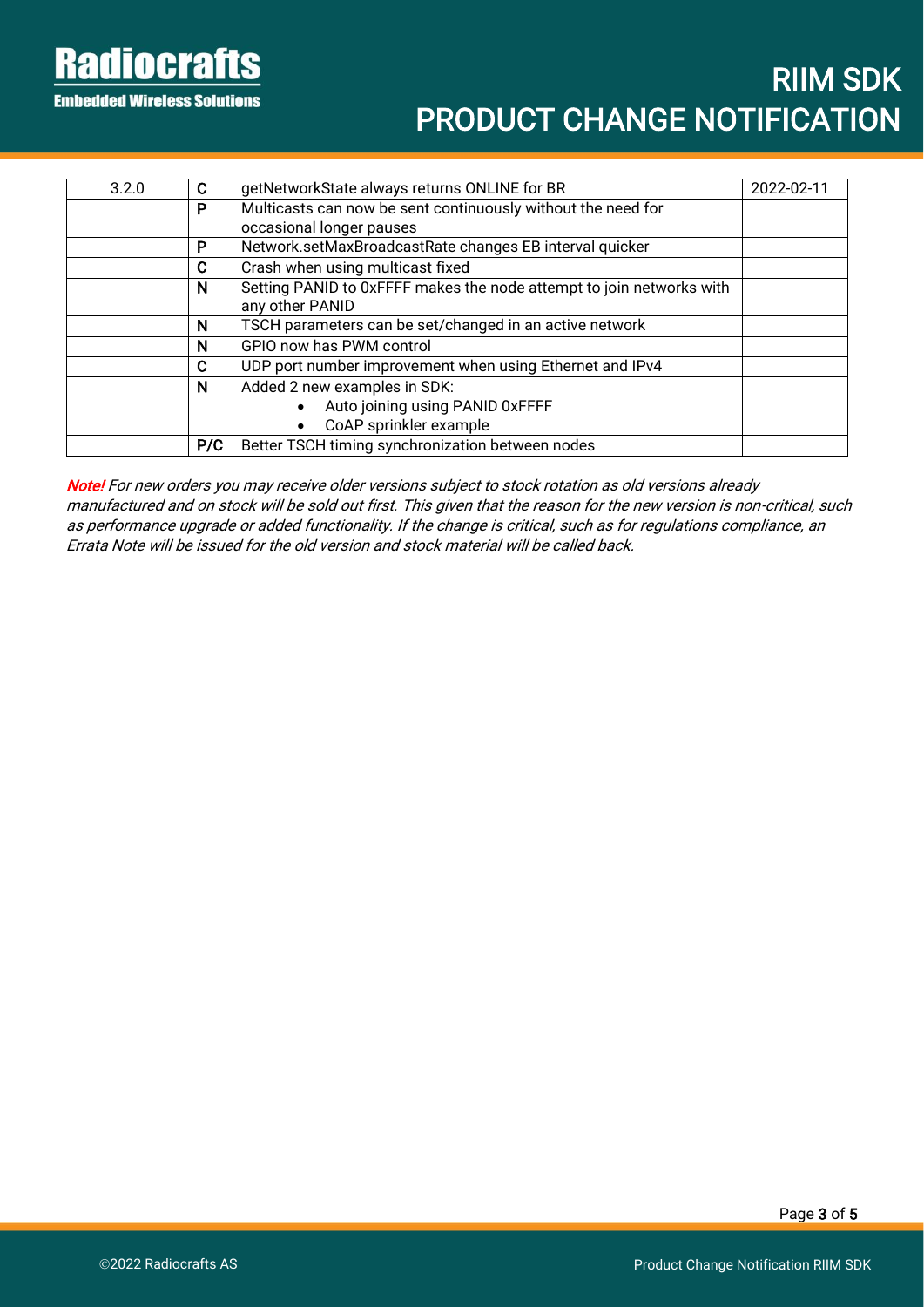İ

#### Known issues

Modules with bootloader 2.2.x or earlier will not be able to work with upgrades 2.0.0 or later. Bootloader 2.2.x has been used in a minor sample production in 2019.

# Hardware Product Change Notification

No hardware is changed